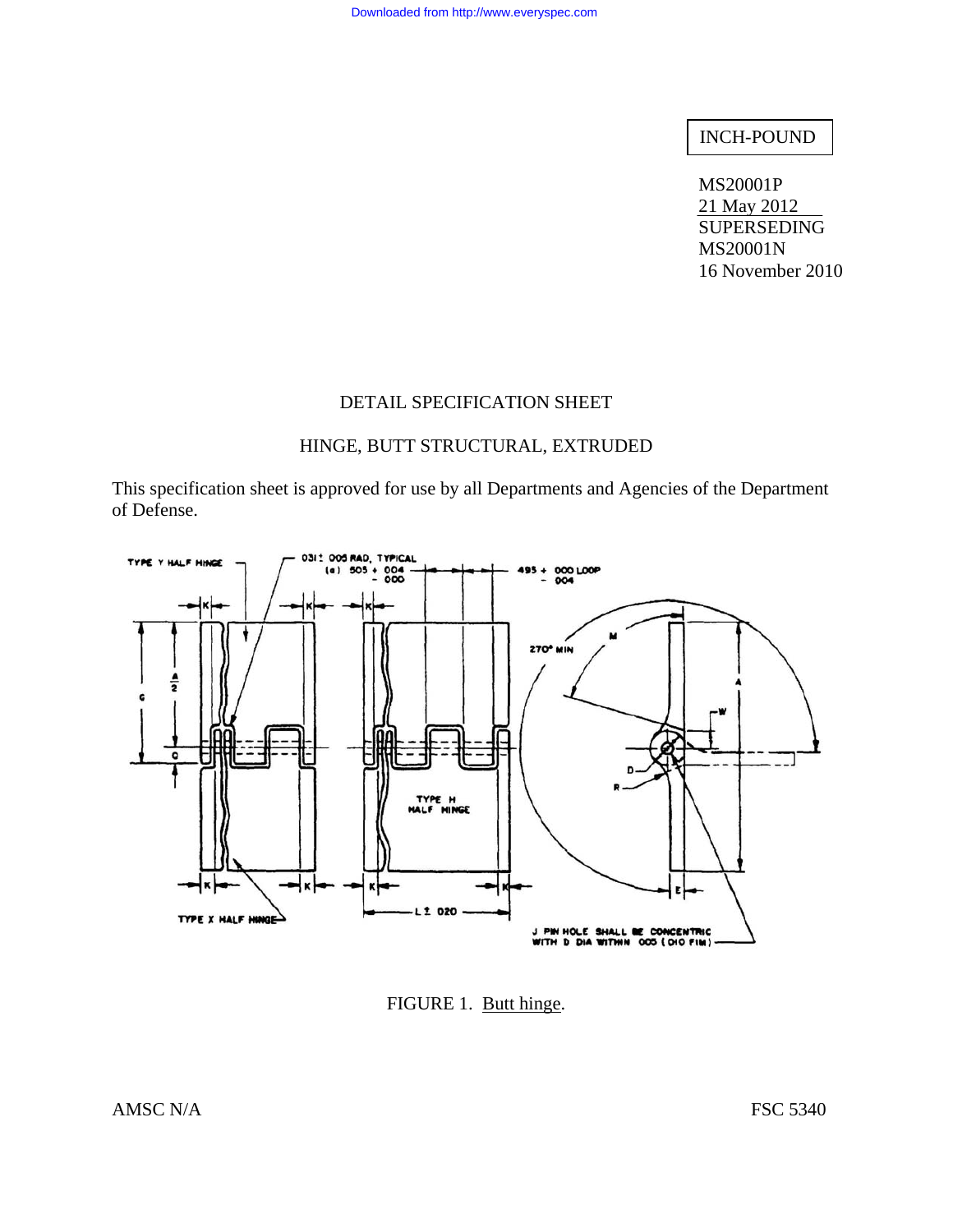| Dash  | A<br>Ref | E    |      | G     |       | Q           | J Dia<br>$+.005$ | (b)<br>K | D<br>dia |      | $\mathbf R$<br>$\pm .031$ | W         | Pin<br>dia. | M            |
|-------|----------|------|------|-------|-------|-------------|------------------|----------|----------|------|---------------------------|-----------|-------------|--------------|
| no.   | Width    |      |      |       |       | $\pm 0.005$ | $-.000$          | Min      |          |      | Rad                       | $\pm 016$ | ref.        | ±2°          |
|       | Open     | Max  | Min  | Max   | Min   |             |                  |          | Max      | Min  |                           |           |             |              |
| $-2$  | 1.062    |      |      | .630  | .612  |             |                  |          |          |      |                           |           |             |              |
| $-3$  | 1.250    |      |      | .724  | .706  |             |                  |          |          |      |                           |           |             |              |
| $-4$  | 1.500    | .056 | .044 | .850  | .830  | .090        | .093             |          | .187     | .173 | .174                      | .135      | .090        |              |
| $-5$  | 1.750    |      |      | .975  | .955  |             |                  |          |          |      |                           |           |             | $75^{\circ}$ |
| -6    | 2.000    |      |      | 1.102 | 1.078 |             |                  |          |          |      |                           |           |             |              |
| $-8$  | 2.000    | .076 | .064 | 1.167 | 1.143 | .155        | .183             | .188     | .318     | .302 | .297                      | .200      | .180        |              |
| $-9$  | 2.500    | .056 | .044 | 1.352 | 1.328 | .090        | .093             |          | .187     | .173 | .174                      | .135      | .090        |              |
| $-10$ | 2.750    |      |      | 1.477 | 1.453 |             |                  |          |          |      |                           |           |             |              |
| $-12$ | 3.375    | .115 | .103 | 1.860 | 1.828 | .156        |                  |          | .320     | .304 | .375                      | .188      |             | $60^\circ$   |
| $-14$ | 3.719    | .163 | .149 | 2.086 | 2.038 | .203        | .133             |          | .414     | .398 | .625                      | .240      | .130        | $45^{\circ}$ |
| $-16$ | 3.938    | .210 | .196 | 2.243 | 2.195 | .250        | .183             |          | .509     | .491 | .750                      | .287      | .180        |              |

#### TABLE I. Dimensions.

(a) Tolerances for dimensions on pitch shall not be cumulative.

I

(b) Dimension K must never exceed a full loop or tang, and both ends must be equal within .020 inch.

INTERCHANGEABILITY RELATIONSHIP, see table II. MS20001 hinges are not universally interchangeable with AN252 hinges.

| Inactive and | Universally     |
|--------------|-----------------|
| cancelled    | interchangeable |
| AN252-1      |                 |
| AN252-2      | MS20001-2       |
| AN252-4      | MS20001-4       |
| AN252-6      | MS20001-6       |
| AN252-8      | MS20001-8       |
| AN252-10     | MS20001-10      |

TABLE II. Interchangeability.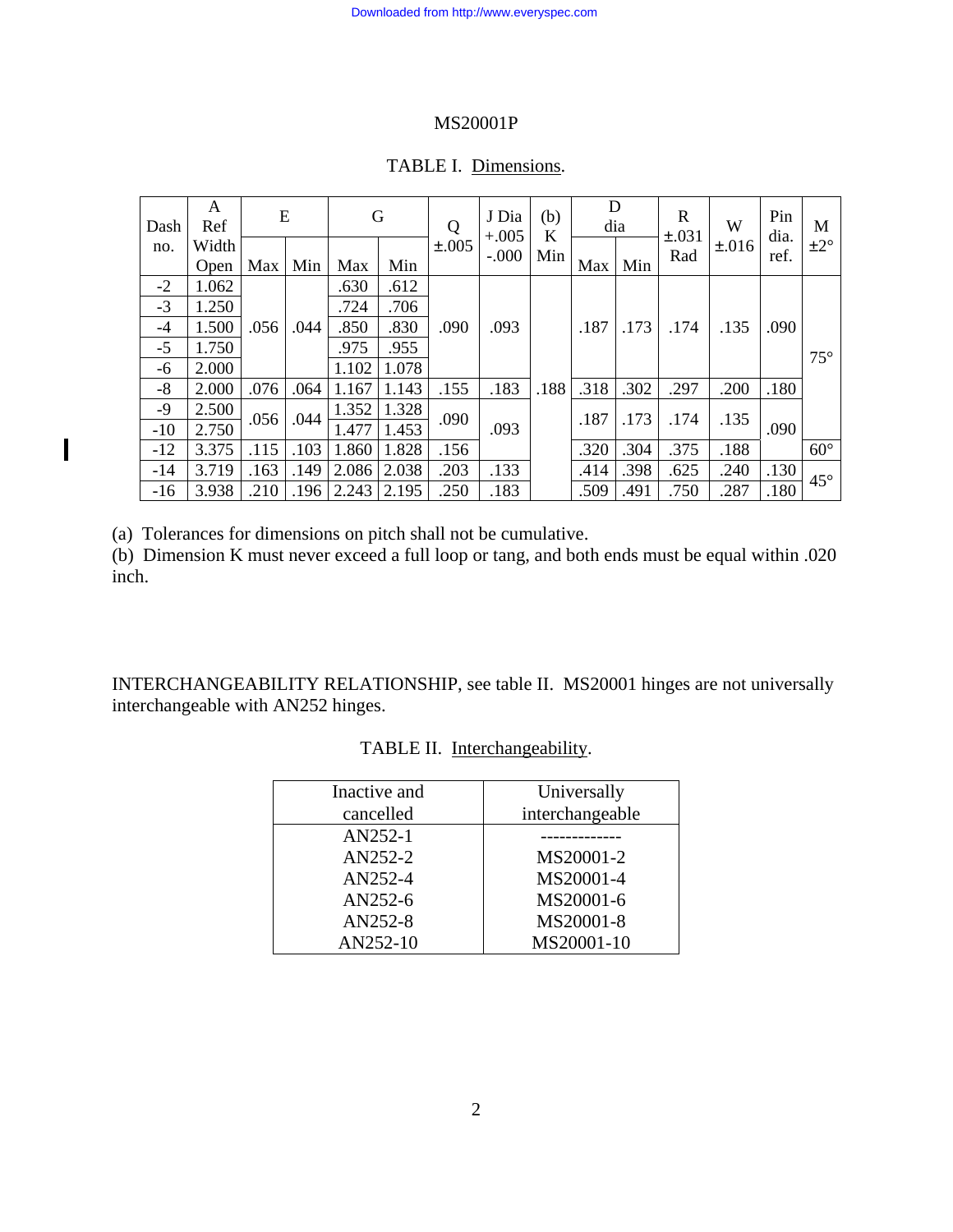# REQUIREMENTS:

- 1. Material Aluminum alloy 2024-T3511 per SAE-AMS-QQ-A-200/3, ASTM-B221, ASTM-B241/B241M or aluminum 7075-T73511 per SAE-AMS-QQ-A-200/11, ASTM-B241/B241M, ASTM-B221 (see note 6).
- 2. Finish Anodize in accordance with MIL-A-8625, Type II, chemical surface treat in accordance with MIL-DTL-5541 (ends of all hinges shall be finished).
- 3. Marking Ink stamp MS20001 (dash number) at regular intervals along length of hinge so that any three inch length will have at least one complete identification in figures not less than 0.060 inch high (see note 5).

4. Complete hinges shall be furnished as an assembly with CRES hinge pins of the same length in accordance with SAE-AS20253 (see note 6).

5. Designation for anodizing, chemical surface treatment, hinge style and hinge length shall not be included in the marking. Suppliers to end users shall attach tags to the hinges with the complete part number (see Note 7), which shall match the complete part number on the hinge packaging.

- 6. Only complete hinges to be stocked by services.
- 7. Use MS20257 hinge whenever load requirements permit.

## NOTES:

- 1. Dimensions are in inches.
- 2. Remove all burrs and sharp edges.
- 3. Type X half hinge mates with type Y half hinge, as shown.
- 4. Type H half hinge mates with type H half hinge.
- 5. For service procurement, the preferred stock length of complete hinges is 72 inches.
- 6. Part numbering (nomenclature to be included on shipping documents only). Part numbering shall consist of the following (in sequence):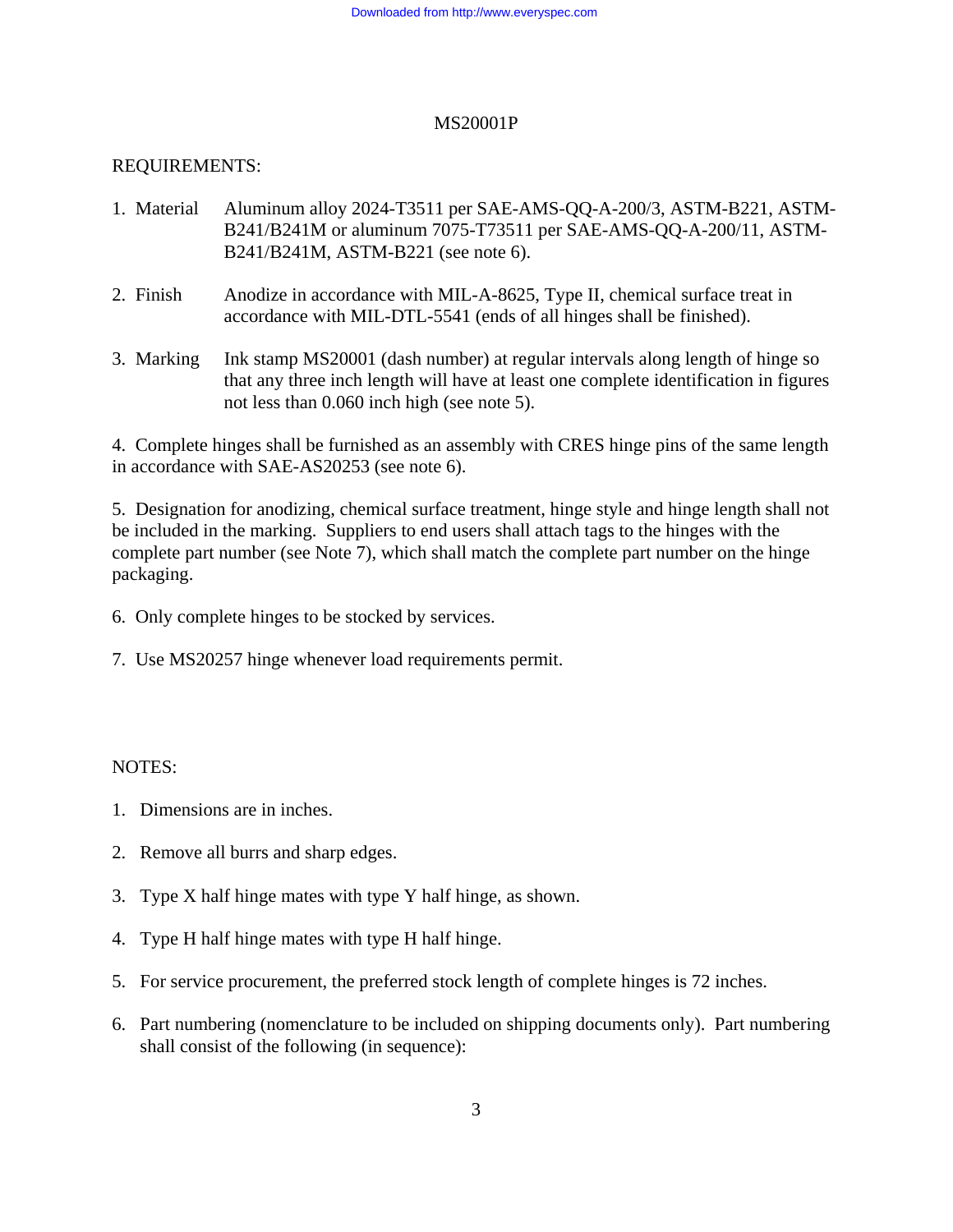## a. MS20001

- b. "P" for anodized finish, "C" for chemical surface treatment, omission of code letter will indicate bare finish.
- c. "H", "X", or "Y" to designate half hinge style, omission of code letter will indicate complete hinge.
- d. "A" for 7075-T73511 aluminum alloy hinge, omission of "A" will indicate 2024- T3511 aluminum alloy.
- e. Dash number (table I), omit dash if preceded by code letter.
- f. A dash followed by length "L" expressed in inches and hundredths.
- 7. Examples of part numbers:

 MS20001-4-1200 - Complete hinge, bare finish, aluminum 2024-T3511, CRES hinge pin, 1.500 inches wide, 12.00 inches long.

 MS20001CHA4-900 - Type H half hinge, chemical surface treatment, aluminum 7075-T3511, 1.500 inches wide, 9.00 inches long.

- 8. Do not specify "P" for anodize if hinge is to be spot welded.
- 9. Referenced documents shall be of the issue in effect on date of invitation for bids, or request for proposal except that referenced adopted industry documents shall give the date of the issue adopted.
- 10. For design feature purposes, this standard takes precedence over procurement documents referenced herein.

 Changes from previous issue: The margins of this specification are marked with vertical lines to indicate where changes from the previous issue were made. This was done as a convenience only and the Government assumes no liability whatsoever for any inaccuracies in these notations. Bidders and contractors are cautioned to evaluate the requirements of this document based on the entire content irrespective of the marginal notations and relationship to the last previous issue.